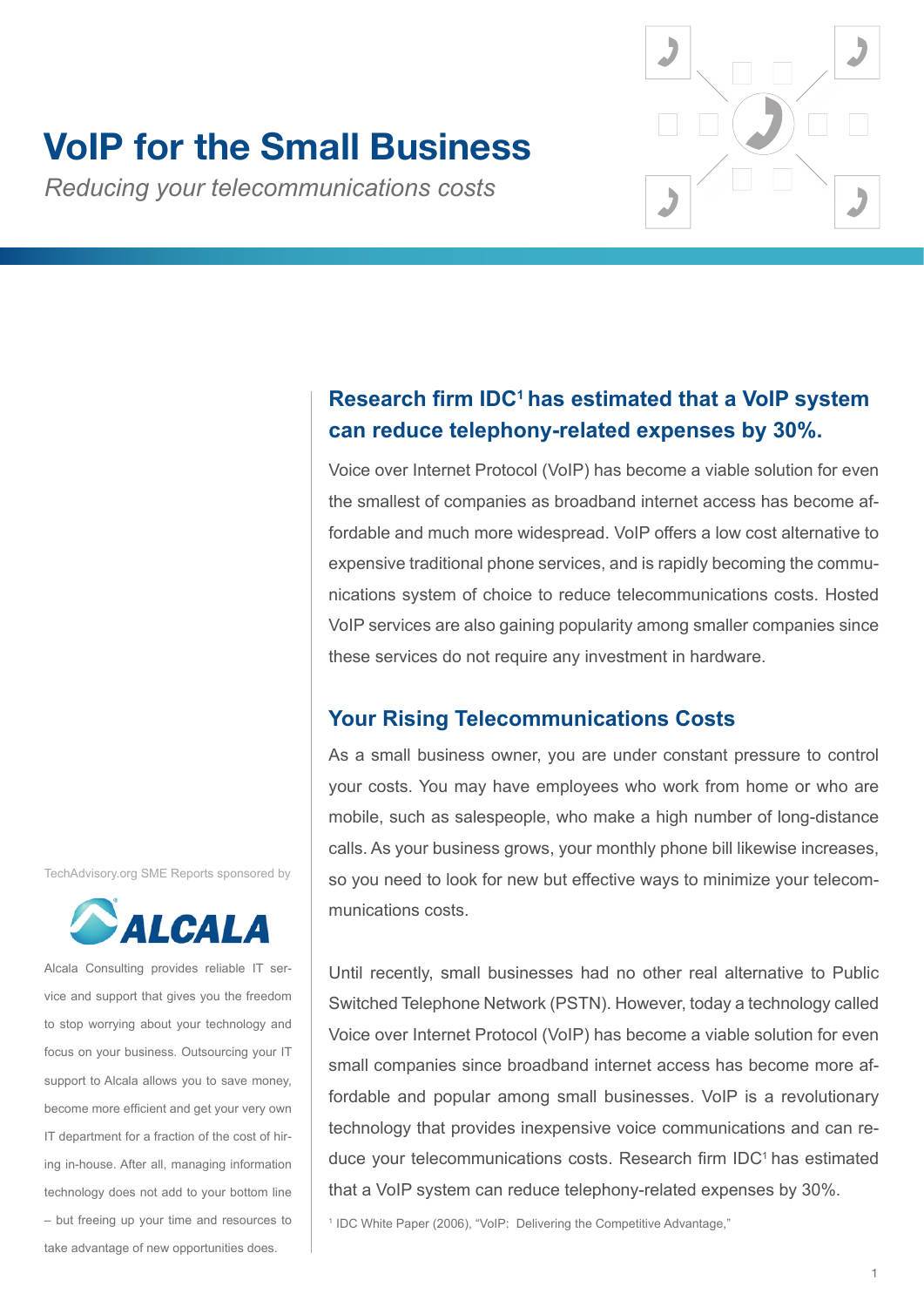"...The good news is that there are plenty of innovative VoIP companies ready to help. They range from voice-over-broadband and SIP-trunking providers to vendors of IP PBXes that work with such SIP trunks. Though they typically aren't bigname providers with huge support organizations, the sophisticated services they offer at least aim to make the small businesses that use them seem bigger."

> **Robert Poe VoIP News**

### **What is VoIP?**

Voice over Internet Protocol (VoIP), also called IP telephony, is the technology that allows you to make voice calls via the internet instead of traditional phone lines. You can make calls using a dial up connection or a broadband connection (however, a broadband connection is necessary for superior voice quality).



# **Types of VoIP Services Free VoIP services**

There are many free VoIP services that allow you to make free computerto-computer calls. These services are mainly designed for individual use, and include such services as Yahoo Messenger, MSN Messenger, and Google Talk. They provide you with instant messaging tools and also allow simple videoconferencing.

Skype is one of the most popular VoIP service providers, and most of its services are free. Skype allows you to make free Skype-to-Skype calls, video calls, and conference calls, and also provides an instant messenger tool. These free services work well for staying in touch with family and friends, but may not provide you with the voice quality and reliability needed for your professional ongoing business needs.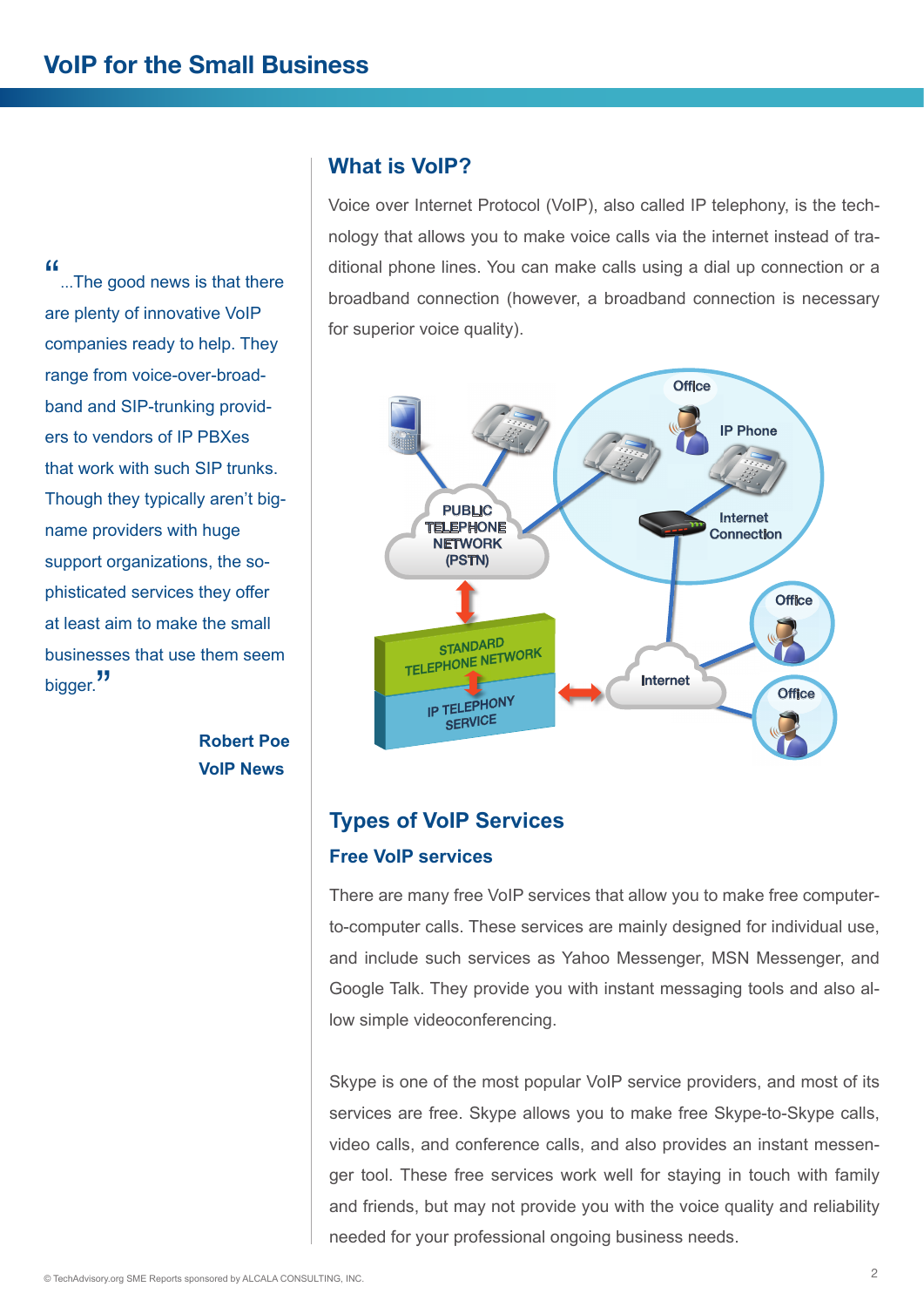#### **Business VoIP services**

These services are specifically intended for business use, offering the quality of services required by professionals, and consequently are not free. Companies offering business VoIP services include Packet8, Speakeasy, Vocalocity, Covad, and Vonage, one of the top leaders in internet telephony.

Vonage offers small business VoIP plans and charges a low, flat monthly fee for allowing you to make national and international calls. Skype also has a plan for business users which allows you to make unlimited phone calls (to a landline or cell phone) within the U.S.A and to Canada for a very low flat monthly fee. There are many such options in VoIP service providers offering a flat monthly fee from which to choose the best one to suit your requirements.

#### **How can VoIP Save You Money?**

VoIP offers many benefits and useful features over traditional telephony. The most significant benefit is that it saves your business money by reducing your phone bills, through network convergence, and by providing you with many useful features at no additional charges.

#### **Lower costs**

VoIP phone services are cheaper than traditional telephone services. If your business is making frequent long distance calls, then VoIP can dramatically reduce your phone bills as many VoIP service providers will allow you to make unlimited long distance calls at a very low flat monthly fee. For instance, if your staff is using conventional telephone services to make sales calls, your monthly telephone bill is probably hundreds of dollars per month. In contrast, if you choose to use a VoIP phone service such as Vonage for your business, you get unlimited local and long distance business calling within the United States and Canada for flat monthly fee of \$49.99 per line. International calls are charged at very nominal rate. If you are calling another Vonage number then the call is free, even if it is an international call.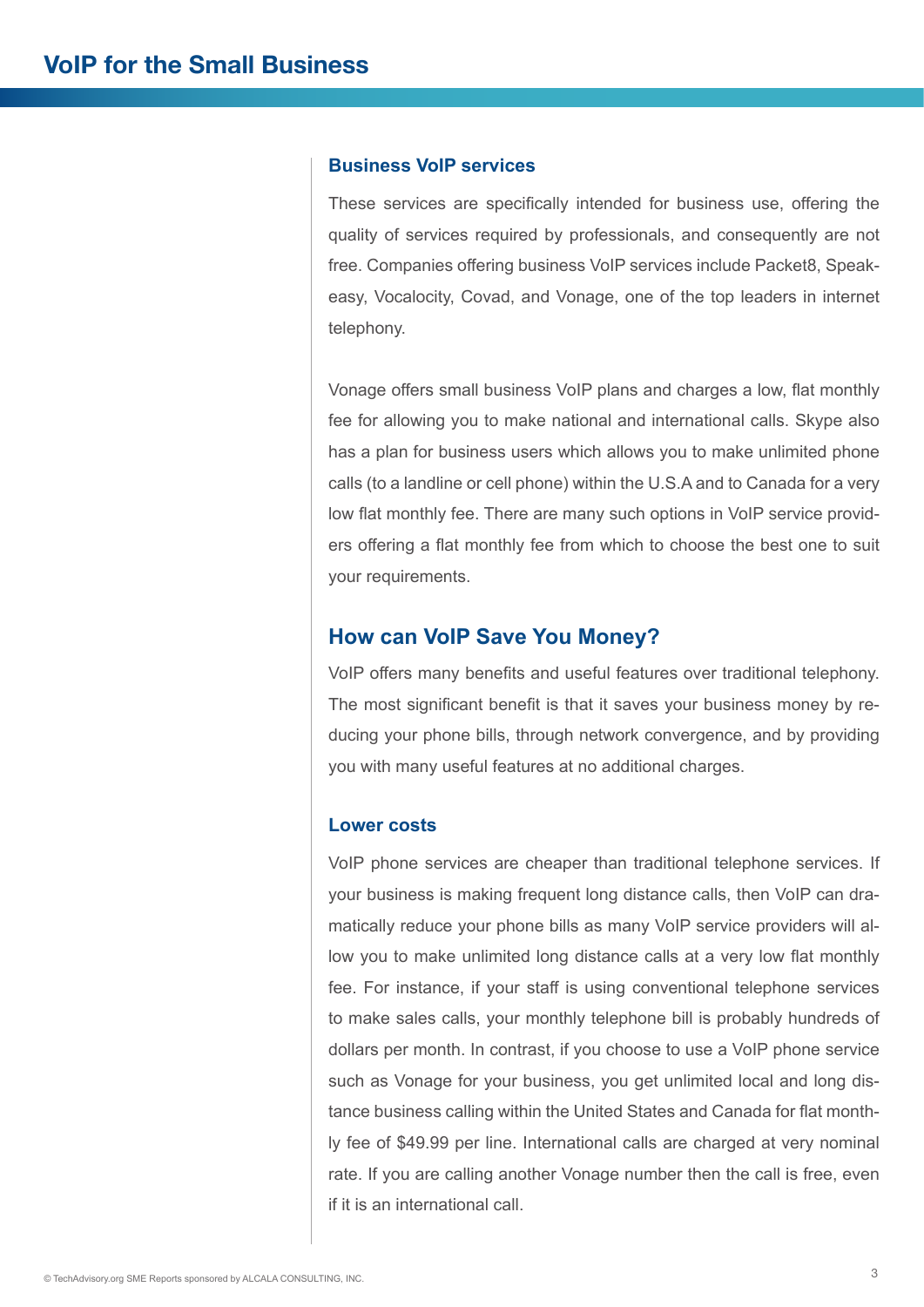"...VoIP phone services are cheaper than traditional telephone services. If your business is making frequent long distance calls, then VoIP can dramatically reduce your phone bills as many VoIP service providers will allow you to make unlimited long distance calls at a very low flat monthly fee.<sup>"</sup>

#### **No additional charges for special features**

Almost all of the VoIP service providers offer many useful features free of cost, as these services are bundled with a VoIP service. For instance, with Vonage VoIP, services such as a dedicated fax line, voicemail, caller display, call diversion, call waiting, and 3-way conferencing are free.

#### **Savings on adds, moves, and changes**

As your business grows, many new employees may be added to your company, and over time some of your existing employees may leave the company. With a traditional phone system, adding a new phone line or changing an existing line is an expensive and a very time consuming job, often requiring the services of an expert who charges per service call. VoIP is very suitable for your growing business needs as adds, moves, and changes are very easy to perform yourself via a Web-based control panel.

#### **VoIP increases your employees' productivity**

VoIP provides you with several large, enterprise-level communications capabilities, such as auto-attendant (answering system) and find/follow features. Until now, these capabilities were very expensive and were only possible through Private Branch Exchange (PBX) telephony systems. However, with today's VoIP solution, your small business can have access to these advanced capabilities. For instance, your company can have access to a find/follow feature that permits rerouting of calls automatically to employees wherever they are located. With this facility your employees can choose to have calls follow them from a traditional desk phone to their cell phone or even to their e-mail boxes.

#### **No need for separate networks**

With VoIP, you do not need to maintain separate networks for voice and data. You can converge both networks into a single network, making the overall management quite simple.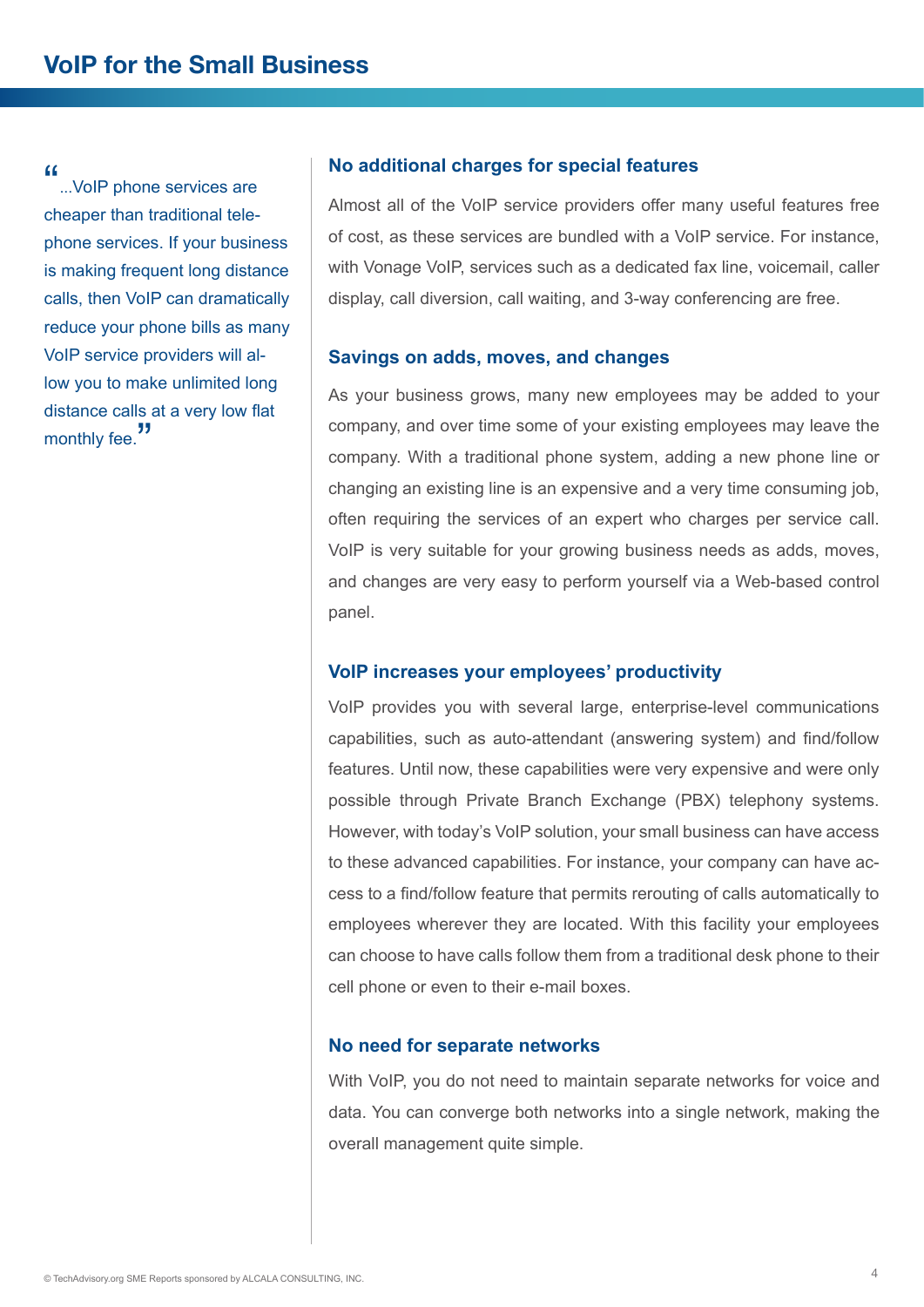# **Hosted VoIP vs. Premises-Based Key Benefits of Hosted VoIP**

You have two options available to you: you can manage your VoIP system in-house, or you can opt for hosted VoIP services. In a premisesbased model, all hardware related to the IP phone system will reside at your company's site. You will purchase, install, and maintain all the equipment, and you will need in-house expertise to operate the system. Premises-based systems are complex to install and maintain. In addition, you must invest money in equipment.

In contrast to a premises-based system, hosted VoIP solutions involve no upfront costs. All the equipment is managed off-premises by a service provider, and there is no physical hardware onsite to maintain. The service provider maintains and supports the equipment, and you get the services for a flat monthly fee.

Small companies are quickly adopting the hosted Voice over IP (VoIP) model as it is the more reliable and cost effective solution. You get services at flat monthly expenses based on the number of lines and features.

A leading consulting firm, AMI Partners2, which forecasts trends among small and medium businesses, predicted that hosted VoIP spending will grow at a compounded annual growth rate (CAGR) of 56.9% between 2005 and 2010, and most of this growth will come from the small business segment (companies with up to 99 employees), which will grow at a spectacular 69% on a cumulative basis for the next 5 years.

## **Conclusions and Recommendations**

Until recently, smaller companies have had no real alternative to expensive conventional phone systems. Now, as broadband internet access has become affordable even for small businesses, VoIP is becoming a cost-effective, feature-rich alternative to traditional phone systems. Small companies are quickly adopting hosted VoIP solutions to lower their telecommunication costs.